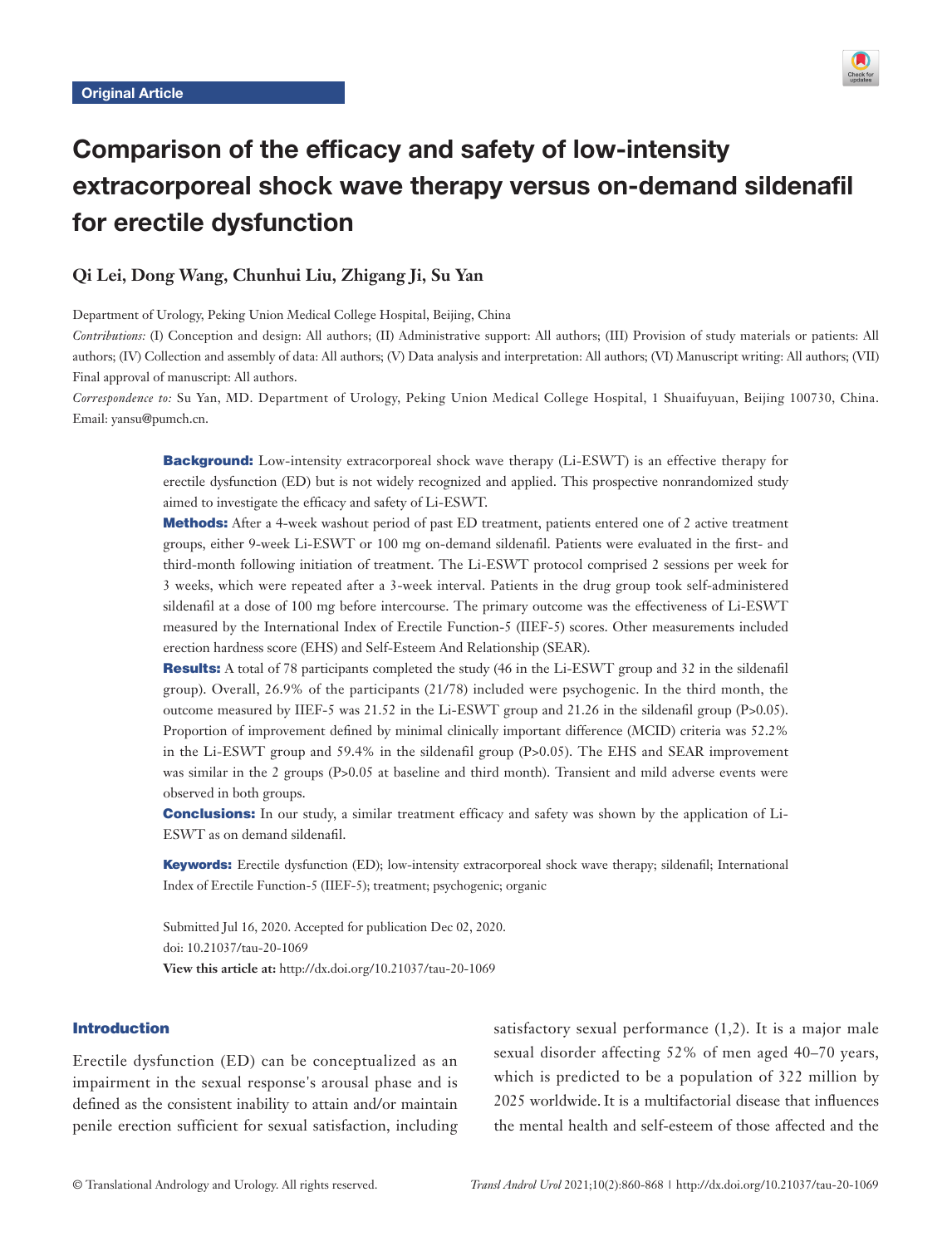satisfaction of sexual intercourse and quality of life for the couple.

Phosphodiesterase type 5 inhibitor (PDE5i) is considered a safe and effective therapy for ED, and works by relaxing smooth muscle cells and filling penile corpora cavernosa (3). However, the medication needs to be taken on-demand before sexual activity, which may be burdensome and inhibit sexual activity's spontaneity. Also, the medication needs to be taken long-term to maintain sufficient erectile function. Furthermore, for various reasons, 35% of patients may not respond to PDE5i (4).

Recently, low-intensity extracorporeal shockwave therapy (Li-ESWT), which was originally applied to ischemic heart disease, was introduced as a treatment for the penis (5). Erectile function is altered by Li-ESWT mainly through local neovascularization with multiple potential mechanisms, reversing pathologic processes in erectile tissue such as re-innervation, and reducing inflammation and oxidative stress (6). Several studies have shown the efficacy and safety of Li-ESWT for ED in both animal models (7,8) and clinical trials (4,5,8-18). Systematic reviews have also revealed that Li-ESWT could improve ED measured by both patient self-reports and instrument monitored outcomes (17,19).

The efficacy and safety of PDE5i have been validated as a treatment for ED; Li-ESWT is also effective in treating ED, but has not yet been widely recognized. To our knowledge, there has been no comparative analysis of these 2 treatments using validated instruments. Herein, we designed a prospective nonrandomized interventional study to compare the efficacy and safety of on-demand 100 mg oral sildenafil and Li-ESWT therapy for ED patients. We present the following article in accordance with the TREND reporting checklist (available at [http://dx.doi.](http://dx.doi.org/10.21037/tau-20-1069) [org/10.21037/tau-20-1069\)](http://dx.doi.org/10.21037/tau-20-1069).

# **Methods**

We performed a prospective, nonrandomized, interventional study of 110 men who underwent initial screening, including medical history and physical examinations. One hundred men met the inclusion criteria; 60 patients chose Li-ESWT, and the other 40 chose sildenafil treatment. The study was conducted in accordance with the Declaration of Helsinki (as revised in 2013). The study was approved by the Ethics Committee of the Peking Union Medical College Hospital (#S-K696) and informed consent was taken from all the patients.

#### *Enrollment inclusion and exclusion criteria*

Patients  $\geq 18$  years of age, in a stable relationship, who reported  $\geq a$  3-month history of ED and complained of insufficient erection to finish sexual intercourse were included. The diagnosis was made according to sexual and medical history, clinical examination, laboratory test results, and psychological evaluation. Patients were excluded on the grounds of anatomical abnormality, unstable medical (including clinically significant hepatobiliary or renal disease, and unstable cardiovascular disease) or psychiatric condition, a previous history of a neurological pathology, radical pelvic surgery, irradiations, or hormonal therapy, as well as ED caused by other sexual or endocrine disorders such as premature ejaculation or hypogonadism.

Participants of diverse pathogeneses were enrolled, including psychogenic, organic, and mixed ED, which was diagnosed with a medical history and psychological evaluation. Patients with positive findings, including diabetes, cardiovascular comorbidities, and negative nocturnal and morning erections, were diagnosed as organic or vascular pathogenesis. Men who had significant psychological evaluation changes with the presence of nocturnal or morning erections were diagnosed as psychogenic. Those who had both psychogenic and organic manifestations were diagnosed as mixed ED (20).

#### *Evaluation instruments*

At baseline, written informed consent and demographic data were provided by each participant. The study began with a screening period including assessment of erectile and sexual function, which was determined by several validated questionnaires widely used in clinical trials and clinical practice: International Index of Erectile Function-5 (IIEF-5) score, erection hardness score (EHS), and the impact of ED, which was determined using Self-Esteem And Relationship (SEAR) questionnaires consisting of Confidence Domain and Relationship Domain (17). The IIEF-5 score was intended for medical therapy evaluation. An EHS score of ≥3 was defined as treatment success. The SEAR questionnaire was developed to indicate the negative effects of ED on the psychological condition and positive effects of successful treatment. Other indexes and parameters were obtained on admission, including patient demographics and other routine screening related to severe medical conditions. Participants also underwent clinical psychological assessment for anxiety and depression and nocturnal penile tumescence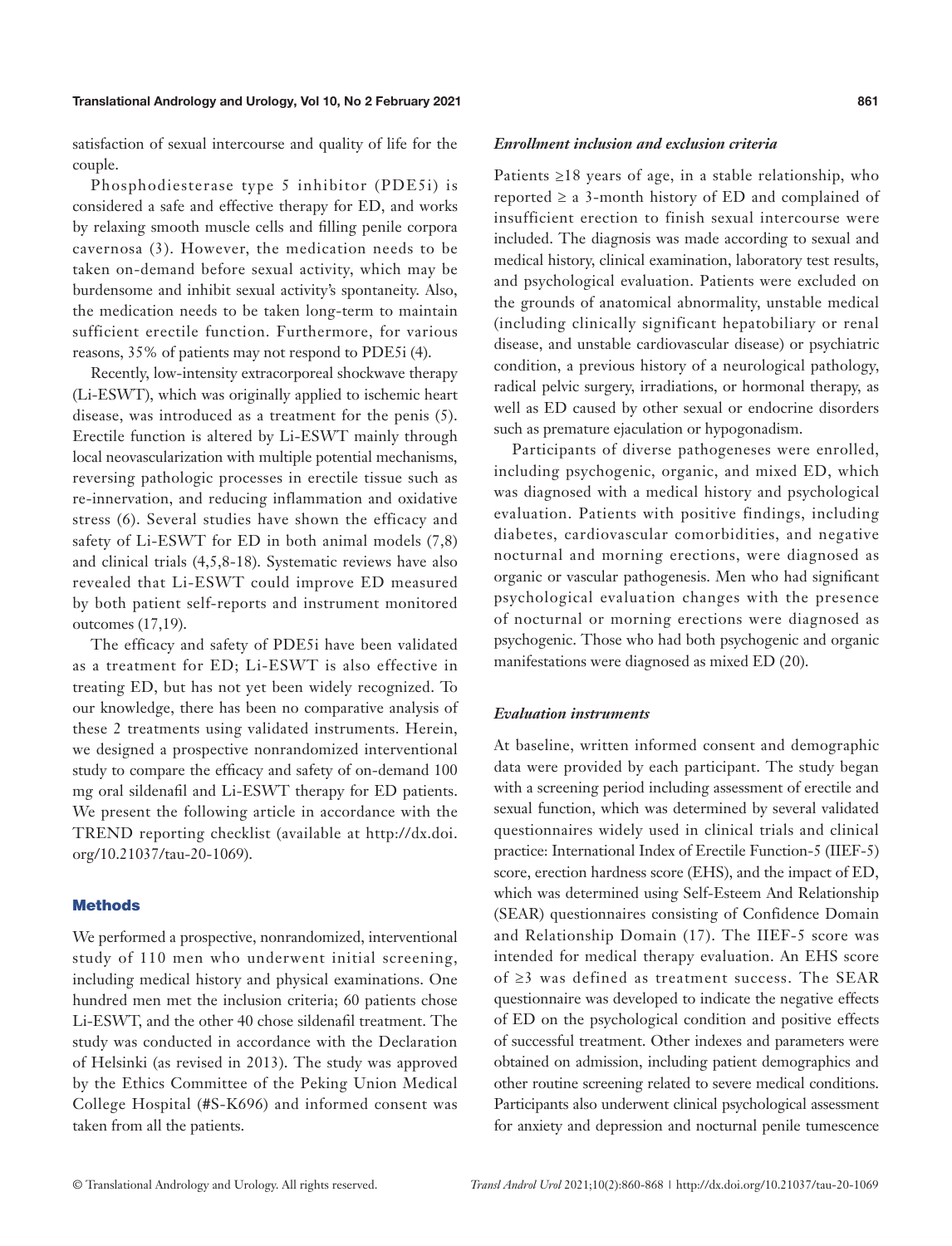

**Figure 1** Study and treatment flow chart. IIEF-5, International Index of Erectile Function-5; EHS, Erectile Hardness Score; SEAR, Self-Esteem and Relationship Questionnaire; Li-ESWT, low-intensity extracorporeal shock wave therapy.

testing for 2 consecutive nights.

#### *Interventions*

After a 4-week washout period of past treatment and detailed explanation, participants entered one of 2 active treatment groups, either 9-week Li-ESWT or 100 mg on-demand sildenafil therapy. The Li-ESWT protocol comprised of 2 sessions per week for 3 weeks, which were repeated after a 3-week interval, using Omnispec ED1000 (Medispec Ltd., Yehud, Israel) to produce low-intensity shockwaves (5). Li-ESWT was applied to each treatment session for 3 min at 5 different penile anatomical sites (3 locations on the penile shaft and 2 on the penile crura). Each Li-ESWT comprised 300 shocks per treatment point at an energy density of  $0.09 \text{ mJ/mm}^2$  and a frequency of 120/min. Participants in the Li-ESWT group were not permitted to take sildenafil or other kind of PDE5i pills for the trial duration. Participants in the drug treatment group self-administered sildenafil on-demand at a dose of 100 mg 1 hour before each event of intercourse. The IIEF-5, EHS, and SEAR were assessed at the first and third months following the initiation of treatment (*Figure 1*). Side effect profile was assessed at every visit during the treatment period. The primary outcome was effectiveness as measured by IIEF-5 (21), with other measurements, including the EHS and SEAR. The number of adverse events assessed therapeutic safety. Participants of both groups were encouraged to engage in intercourse with their respective partners.

# *Statistical analysis*

This study was a non-inferiority trial with the following null-hypothesis: Li-ESWT is non-inferior to sildenafil in terms of IIEF-5 score after 3-month of treatment. In a previous study, the mean IIEF-5 score after 3-month of treatment with sildenafil was 15.54±2.27 (22). Therefore, for our sample size calculation, we set the non-inferiority margin of the difference between the 2 treatment groups to 1.5 (10% of the mean IIEF-5 score after 3-month of sildenafil treatment), and the standard deviation of 2.27. The ratio of participant numbers in the Li-ESWT and sildenafil groups were set at 2:1. Based on a two-group *t*-test of equivalence in means, using a one-sided significance level of 2.5%, and a type II error of 20% (80% power), this yielded a sample size of 81 patients (54 in the Li-ESWT group and 27 in the sildenafil group). To account for the estimated 10% of patients lost to follow-up or dropouts, at least 90 patients were required. Chi-Squared  $(\chi^2)$  (or Fisher's exact) tests and independent sample *t*-tests were used to examine the distribution of key baseline characteristics for categorical and continuous variables, as well as to test the differences in dichotomous and continuous health parameters between both groups. Descriptive statistics for the duration of disease in both groups were shown as median along with the 25th (P25) and 75th percentile (P75) because of skewed distribution, and the Mann-Whitney U test was used to compare the differences in median levels for the duration of disease between both groups. To determine the effect of the intervention on health parameters at the first- and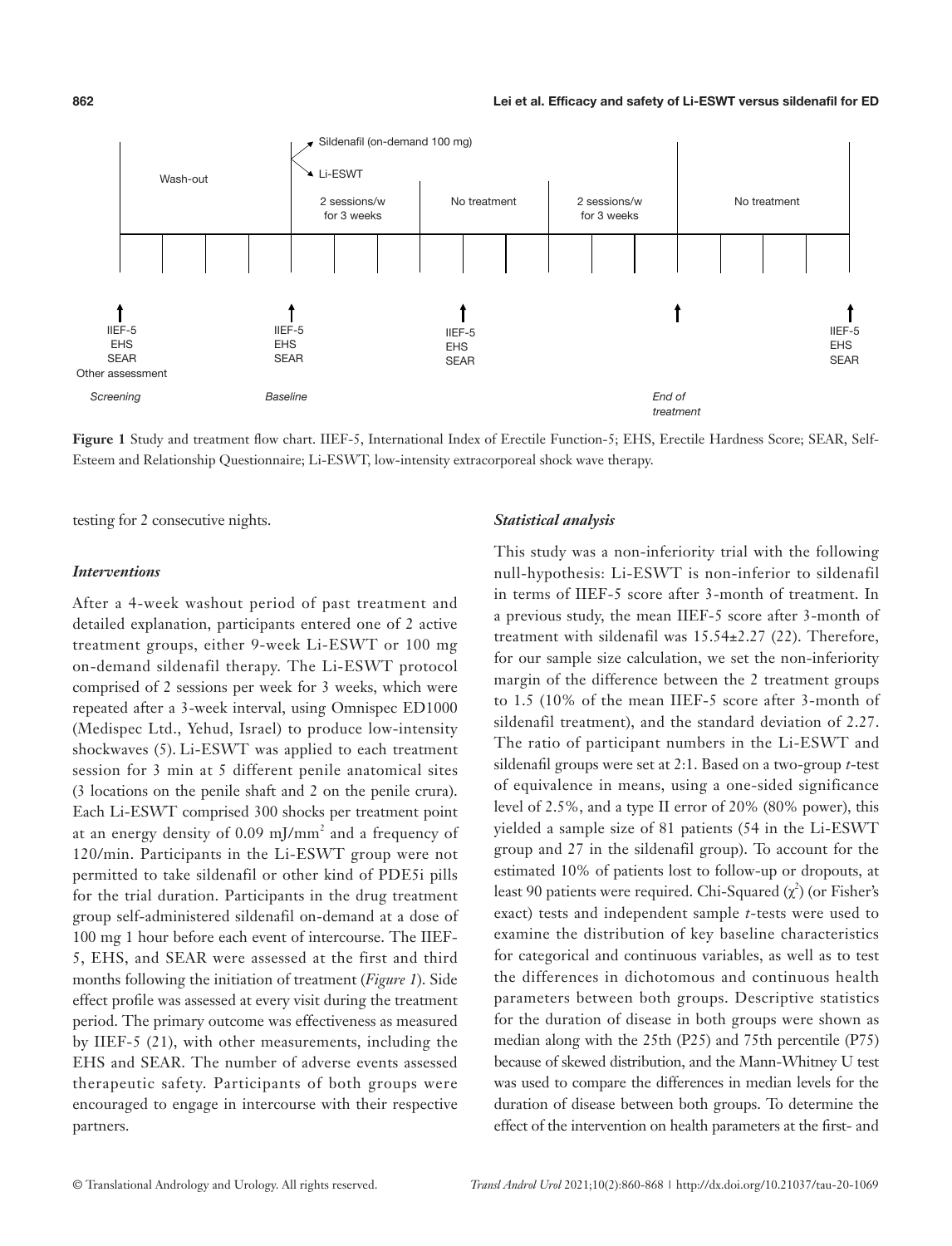Translational Andrology and Urology, Vol 10, No 2 February 2021 **863**



**Figure 2** Screening, randomization. and follow-up flow chart. Li-ESWT, low-intensity extracorporeal shock wave therapy.

third-month following commencement of treatment, the estimated marginal mean in individuals of the 2 intervention groups was calculated using the SPSS general linear model (GLM) program (IBM, Armonk, NY, USA) adjusted for age, educational level, marriage status, and their baseline levels. A two-sided P value <0.05 was considered statistically significant. All data were analyzed using the statistical software SPSS version 20 (IBM Corp., Armonk, NY, USA).

## **Results**

The first participant entered the study in April 2019, and the last completed in July 2019. Of 110 patients screened, 100 were enrolled (*Figure 2*). A total of 78 patients completed the study: the Li-ESWT group had 14 dropouts, and the sildenafil treatment group had 8 dropouts. The

study was quit by 22 of 100 participants due to various reasons: unable to adhere to the treatment schedule (7/100, 7%), unable to have consistent regular sexual intercourse with their partner due to separation or break-up (6/100, 6%), and other reasons (9/100, 9%). These participants were not included in the data analysis. The included participants strictly followed the Li-ESWT protocol or reported sildenafil dosage during the trial. For 32 patients in the sildenafil group, the median dosage was 3.3 pills (100 mg sildenafil/pill) per week (1–6 pills) during the first month before the first follow-up, and 3.2 pills per week (1–6 pills) during the 2 months before the second followup. These patients' demographic profile was representative of the general population seen by urologists (*Table 1*). Treatment group demographics were similar at the baseline  $(P>0.05)$ .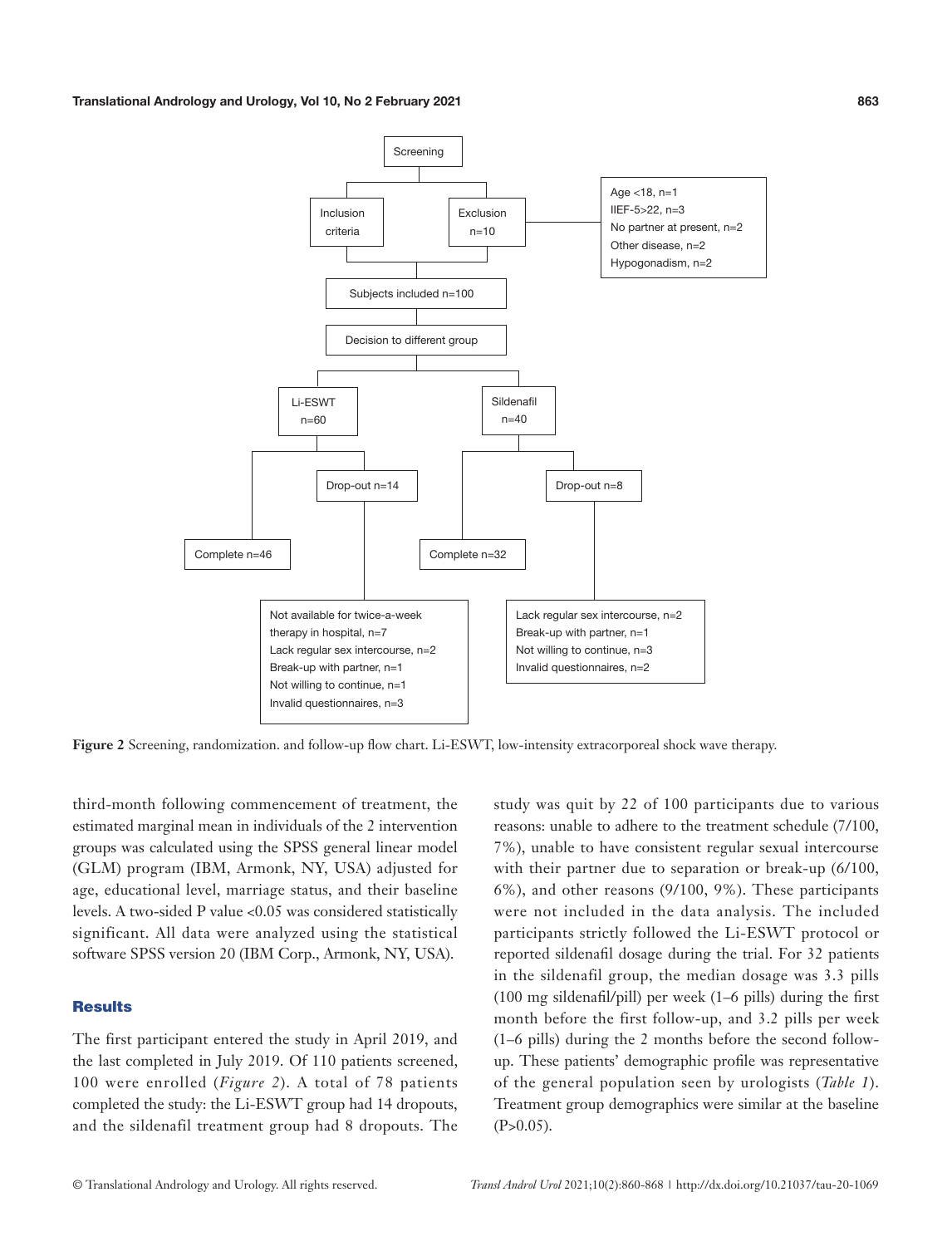| Characteristics                                   | Li-ESWT $(n=46)$ |      | Sildenafil (n=32) |               | P value |
|---------------------------------------------------|------------------|------|-------------------|---------------|---------|
|                                                   | $\mathsf{n}$     | $\%$ | $\mathsf{n}$      | $\frac{0}{0}$ |         |
| Age [years, mean (SD)]                            | 33.4(6.2)        |      | 30.7(4.2)         |               | < 0.01  |
| Body mass index [kg/m <sup>2</sup> , mean (SD)]   | 24.3(4.0)        |      | 26.0(6.0)         |               | >0.05   |
| Duration of disease [months, median<br>(P25-P75)] | 24.0 (12.0-36.0) |      | 15.0 (6.0-24.0)   |               | >0.05   |
| Severity                                          |                  |      |                   |               | >0.05   |
| Mild to moderate                                  | 23               | 50   | 19                | 59.4          |         |
| Moderate to severe                                | 23               | 50   | 13                | 40.6          |         |
| Elevated TC or TG                                 | 0                | 0.0  | 2                 | 6.2           | >0.05   |
| <b>Diabetes</b>                                   | $\overline{c}$   | 4.3  | 1                 | 3.1           | >0.05   |
| ED etiology                                       |                  |      |                   |               | >0.05   |
| Psychogenic                                       | 12               | 26.1 | 9                 | 28.1          |         |
| Organic                                           | 17               | 37   | 11                | 34.3          |         |
| Mixed                                             | 17               | 37   | 12                | 37.5          |         |
| Erectile function parameters                      |                  |      |                   |               |         |
| <b>EHS</b>                                        | $1.96 + 0.73$    |      | $2.00+0.88$       |               | >0.05   |
| IIEF-5                                            | 14.09±3.75       |      | 13.00±4.20        |               | >0.05   |
| <b>SEAR</b>                                       | 35.89±9.48       |      |                   | 36.25±12.08   | >0.05   |

**Table 1** Baseline characteristics of participants in two treatment group

ED, erectile dysfunction; Li-ESWT, Low-intensity extracorporeal shock wave therapy; TC, total cholesterol; TG, triglyceride; IIEF-5, International Index of Erectile Function-5; EHS, Erectile Hardness Score; SEAR, Self-Esteem and Relationship Questionnaire.

#### *Primary endpoint*

At baseline, the IIEF-5 score was equal in both groups  $(14.09\pm3.75)$  in the Li-ESWT group and  $13.0\pm4.20$  in the sildenafil group, adjusted for age). The mean (SD) score in IIEF-5 for Li-ESWT and sildenafil was 19.0±5.75 and 24.5 $\pm$ 4.3 at first month follow-up (P<0.01), and 20.52 $\pm$ 5.92 and  $20.59\pm6.40$  at third month follow-up (P>0.05). Improvement of the IIEF-5 score was higher in the first month follow-up in the sildenafil group, with no statistically significant difference at the third month follow-up. The EHS and SEAR were similar to IIEF-5, which was equal at baseline, higher in the sildenafil group in the first month, but equal again in the third month (*Table 2*).

#### *Secondary endpoints*

Improvements were reported in 69.6% (32/46) of patients measured by IIEF-5 and 67.4% (31/46) by EHS and SEAR at the first month follow-up in the Li-ESWT group, and 96.8% (31/32) in the sildenafil group measured by IIEF-5, 84.3% (27/32) by EHS and 90.6% (29/32) by SEAR (*Table 2*). At third month follow-up, the response ratio was higher than in the first month, with 78.3% (36/46) in EHS, 80.4% (37/46) in IIEF-5, and 71.7% (33/46) in SEAR in the Li-ESWT group. Surprisingly, the response ratio was lower in the third month than the first month, with 81.3% (26/32) in IIEF-5, 78.1% (25/32) in EHS, and 62.5% (20/32) in SEAR in the sildenafil group.

According to minimal clinically important difference (MCID) criteria, a 7-score improvement of severe patients and 5-score improvement of mild and moderate patients were recorded as positive results. In the third month, 24 participants (52.2%) in the Li-ESWT group and 19 (59.4%) in the sildenafil group reported positive results (P>0.05). In the third month, the ratio of patients who achieved clinical cure defined by IIEF-5 >26 was 21.9% in the sildenafil and 15.2% in the Li-ESWT group ( $\kappa^2$  =0.57, P>0.05).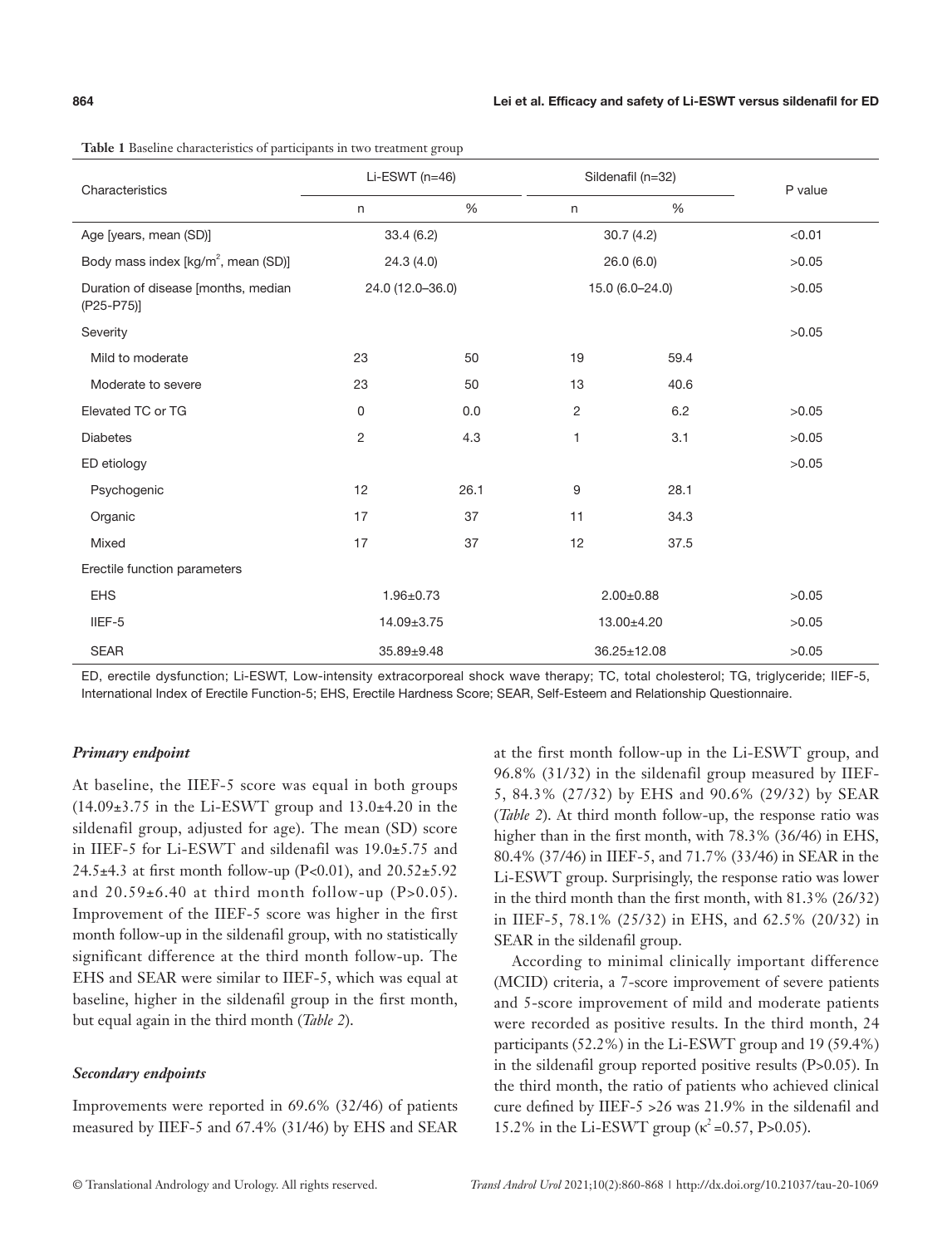#### Translational Andrology and Urology, Vol 10, No 2 February 2021 **865**

| Health parameters | Li-ESWT ( $n=46$ ), mean (95% CI) | Sildenafil (n=32), mean (95% CI) | F     | Ρ      |
|-------------------|-----------------------------------|----------------------------------|-------|--------|
| First month       |                                   |                                  |       |        |
| <b>EHS</b>        | $2.62(2.36 - 2.88)$               | $3.37(3.09 - 3.66)$              | 16.35 | < 0.01 |
| IIEF-5            | 19.03 (16.77-21.29)               | 24.31 (21.82-26.80)              | 10.71 | < 0.01 |
| <b>SEAR</b>       | 44.31 (39.62-48.99)               | 54.14 (48.99-59.29)              | 8.67  | < 0.01 |
| Third month       |                                   |                                  |       |        |
| <b>EHS</b>        | $3.04(2.77 - 3.31)$               | $3.29(2.99 - 3.58)$              | 0.75  | >0.05  |
| IIEF-5            | 21.52 (18.90-24.14)               | 21.26 (18.38-24.14)              | 0.02  | >0.05  |
| <b>SEAR</b>       | 48.36 (42.75-53.96)               | 47.94 (41.77-54.11)              | 0.01  | >0.05  |

Table 2 The age-adjusted means of health parameters at the first- and third-month follow-ups after treatment by adjustment<sup>\*</sup>

\*, means were adjusted for age by GLM model. Li-ESWT, low-intensity extracorporeal shock wave therapy; CI, confidence interval; IIEF-5, International Index of Erectile Function-5; EHS, Erectile Hardness Score; SEAR, Self-Esteem and Relationship Questionnaire.

| Adverse event          | Li-ESWT |     | Sildenafil |     |  |
|------------------------|---------|-----|------------|-----|--|
|                        | n       | %   | n          | %   |  |
| Flush                  | 3       | 9.4 | 0          |     |  |
| Headache and dizziness |         | 3.1 |            | 2.2 |  |
| Dyspepsia              |         | 3.1 |            | 2.2 |  |
| Penile local pain      | 0       |     |            | 2.2 |  |
| <b>Others</b>          | 0       |     | 0          |     |  |

**Table 3** Adverse events in the 2 groups

Li-ESWT, low-intensity extracorporeal shock wave therapy.

# *Safety*

All enrolled participants were included in the safety evaluation. There was no participant discontinuation due to adverse events. The most common treatment-emergent adverse events in the sildenafil group were flushing, headache and dizziness, and dyspepsia (*Table 3*). The most common treatment-emergent adverse events in the Li-ESWT group were headache and dizziness, dyspepsia, and local penile pain.

#### **Discussion**

According to our study and analysis, Li-ESWT showed similar efficacy for general ED patients as sildenafil, with minor safety concerns.

Oral therapy of on-demand sildenafil is effective in the treatment of ED of diverse pathological origins and with various comorbidities (20). In recent studies, attempts have been made to establish the safety and efficacy of Li-ESWT in ED (4,5,8-18). More evidence is needed to support the use of Li-ESWT for ED in clinical practice (23). In this study, we have directly compared these 2 therapies for ED treatment.

We observed that Li-ESWT showed a similar treatment outcome to sildenafil as measured by IIEF-5 and other instruments in general ED patients. At the third month follow-up, similar outcomes were observed in both groups as measured by IIEF-5, EHS, and SEAR after commencing treatment. At first month follow-up, parameters were higher in the sildenafil group, indicating immediate improvement after medication. A longer duration may be required by Li-ESWT to show its efficacy, which, on the other hand, was sustained over a longer period. Besides, patients were still undergoing the second 3-week Li-ESWT therapy at the first month follow-up assessment, and theoretical benefit from Li-ESWT might not have been achieved by then. The improvement proportion of patients defined by MCID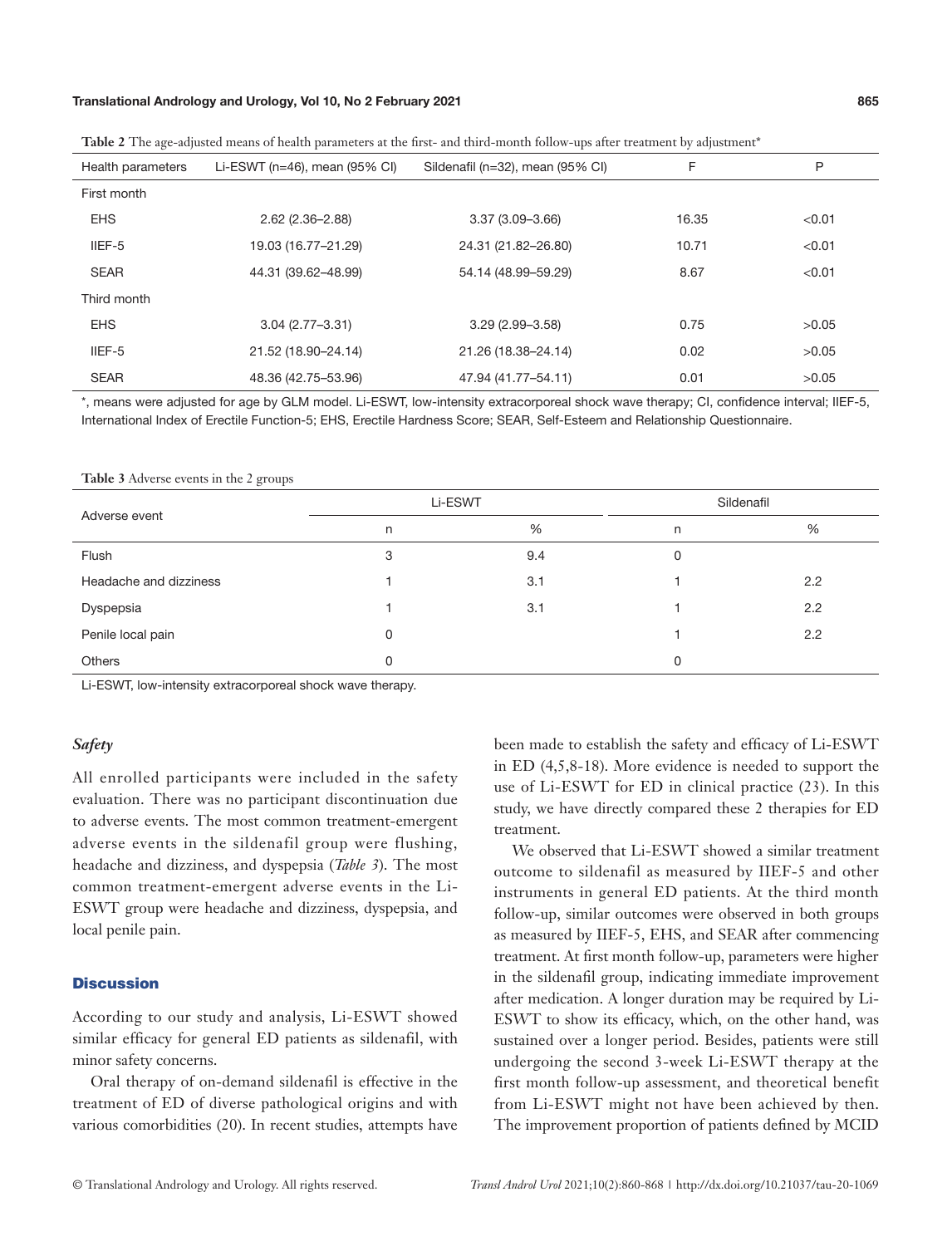#### **866** Lei et al. Efficacy and safety of Li-ESWT versus sildenafil for ED

criteria showed similar treatment effects. The improvement proportion of SEAR and EHS also had no statistically significant difference in both groups.

The improvements of IIEF-5 and EHS measurements indicated both therapies were effective for improving erectile function. Elevation of the SEAR score also indicated that regular and voluntary treatment could improve the psychological condition, especially regarding SEAR with partner.

More time was required for Li-ESWT to achieve its therapeutic effect. In secondary endpoints, we observed continuous improvements in the Li-ESWT group at third-month follow-up compared with the first month, which was especially reflected by the SEAR score. Rather than taking pills just before sexual intercourse, Li-ESWT provided a new treatment pattern that was more stable and proactive, helping participants to reestablish their confidence. This novel therapeutic method has fulfilled part of ED patients' unmet need, including those who could not take oral medication due to clinical concerns or subjective rejection (24).

Our results indicated that Li-ESWT was another alternative to PDE5i for ED patients. Compared to sildenafil, Li-ESWT has shown more potential to achieve a long-term therapeutic effect due to its addressing underlying neovascularization mechanisms (25), which is advantageous to this novel therapy. Sildenafil is dose-dependent, and clinical dose adjustments depend on the condition of each individual. The maximum dose of sildenafil was used in our study to achieve a significant therapeutic effect.

We included ED patients of organic, psychogenic, and mixed origins, general ED patients treated with sildenafil. Improvement of erectile hardness could also significantly elevate confidence during sexual intercourse (26). Thus, it is reasonable to expect Li-ESWT also to be effective for psychogenic ED (27). This study showed that organic, psychogenic, and mixed origin participants all improved in IIEF-5 and EHS with statistical significance. Improvements in the SEAR score further substantiated this evidence.

Both therapies were shown to be safe for participants included in this study. None of them quit the study due to adverse events, despite various adverse events observed in both groups. In the sildenafil group, 9.4% of patients experienced transient flush at least once. Headache, dizziness, and dyspepsia were also observed in both the sildenafil group and the Li-ESWT group. One participant in the Li-ESWT group reported transient penile local pain.

This prospective nonrandomized interventional

comparison study recapitulated clinical practice compared with a perfectly designed placebo-controlled trial. Sildenafil is a well-known therapy in clinical practice, while Li-ESWT treatment is novel. All patients included in the study received free guidance and regular visits, which elevated the participant compliance.

However, participants' treatment outcomes were multifactorial and determined by more than therapy. Other factors such as severity and duration of ED, comorbidities, lifestyle, and relationship influenced the compliance and the outcome of treatment. Successful sexual intercourse is a collaborative act between partners. Also, patients' heavy work may contribute to an unhealthy lifestyle, which consequently results in unsuccessful or unsustainable erections.

Our study had several limitations. First, our study was single centered, with most patients from 1 hospital, which might have introduced a participant selection. The participants in our study were relatively young (mean age 33.4 in Li-ESWT and 30.7 in sildenafil). They were more likely to be affected by honeymoon impotence, and may not have accurately represented a general ED population; the enrolled participants were more likely to quit ED treatment. Second, the number of participants was not large enough for subgroup comparison concerning psychogenic, vascular, and mixed causes. The participants experiencing ED from different causative factors might have had different responses and improvements to each therapy. Finally, the participants elected to enter either the Li-ESWT or sildenafil group after receiving a detailed explanation of both therapies. As a result of this nonrandomization, participants were older overall in the Li-ESWT group. Analyses were performed after adjusting for age using the GLM model. Besides, baseline characteristics suggested no significant difference between the 2 groups of patients. However, our study investigated Li-ESWT in a Chinese population with large enrolments using validated questionnaires. And the prospective design helped eliminate information collection bias. We also performed comprehensive evaluation of the enrolled participants, which provided a more detailed description of patients' baseline situation.

# **Conclusions**

Our study showed that Li-ESWT had similar efficacy as on-demand sildenafil for general ED patients, as measured by validated instruments. Therefore, Li-ESWT provides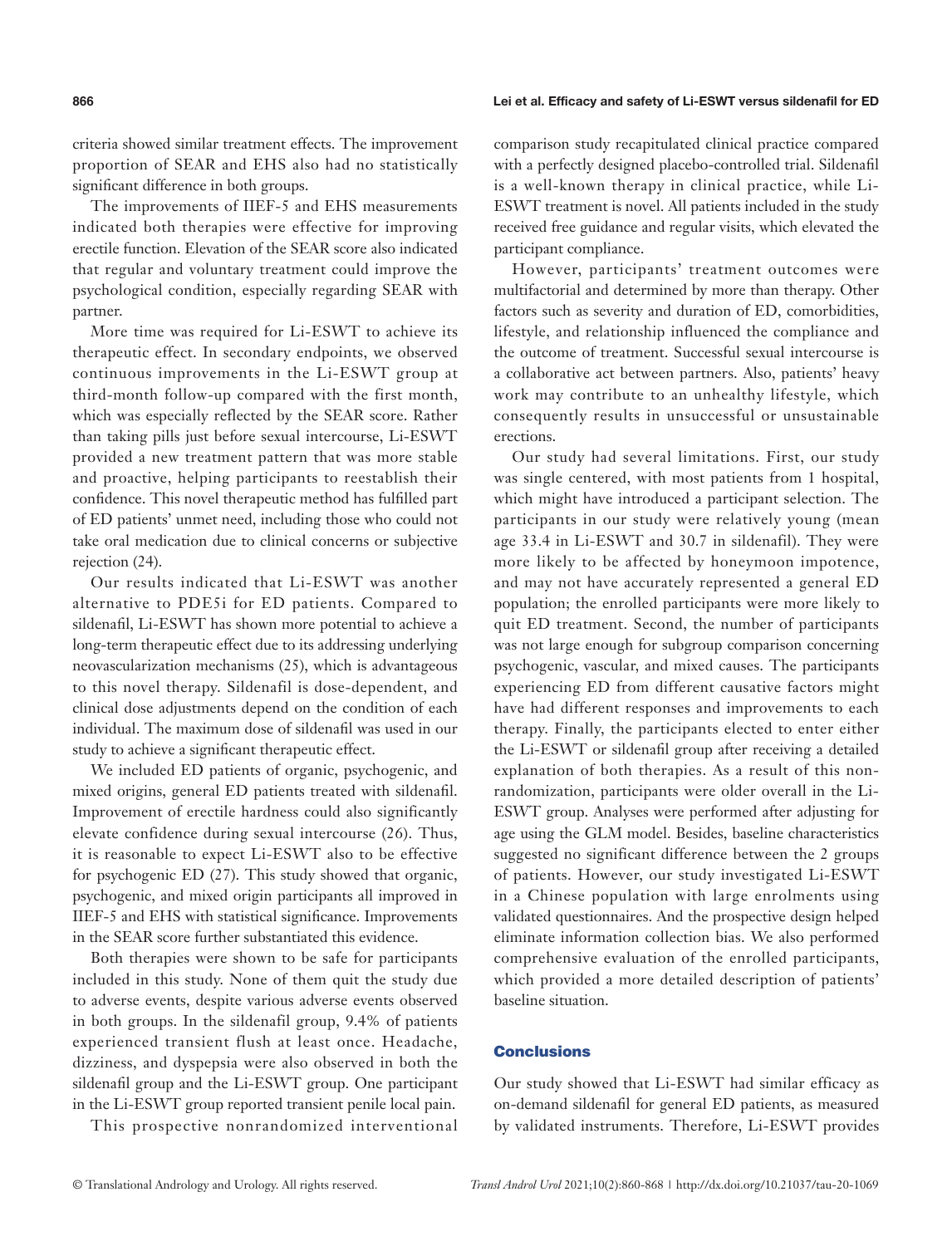#### Translational Andrology and Urology, Vol 10, No 2 February 2021 **867**

another option for patients experiencing ED. However, future studies are needed to explore modifications for therapeutic schemes and the improvement of parameters.

## Acknowledgments

We would like to acknowledge all staff in the Department of Urology of PUMCH for assisting in this program, Medispec Inc., and Beijing Weili New Century Science and Tech. Deve. Co. Ltd. for provision of the therapeutic instruments.

*Funding:* None.

#### Footnote

*Reporting Checklist:* The authors have completed the TREND reporting checklist. Available at [http://dx.doi.](http://dx.doi.org/10.21037/tau-20-1069) [org/10.21037/tau-20-1069](http://dx.doi.org/10.21037/tau-20-1069)

*Peer Review File:* Available at [http://dx.doi.org/10.21037/](http://dx.doi.org/10.21037/tau-20-1069) [tau-20-1069](http://dx.doi.org/10.21037/tau-20-1069)

*Data Sharing Statement:* Available at http://dx.doi. org/10.21037/tau-20-1069

*Conflicts of Interest:* All authors have completed the ICMJE uniform disclosure form (available at http://dx.doi. org/10.21037/tau-20-1069). The authors have no conflicts of interest to declare.

*Ethical Statement:* The authors are accountable for all aspects of the work in ensuring that questions related to the accuracy or integrity of any part of the work are appropriately investigated and resolved. The study was conducted in accordance with the Declaration of Helsinki (as revised in 2013). The study was approved by the Ethics Committee of the Peking Union Medical College Hospital (#S-K696) and informed consent was taken from all the patients.

*Open Access Statement:* This is an Open Access article distributed in accordance with the Creative Commons Attribution-NonCommercial-NoDerivs 4.0 International License (CC BY-NC-ND 4.0), which permits the noncommercial replication and distribution of the article with the strict proviso that no changes or edits are made and the original work is properly cited (including links to both the formal publication through the relevant DOI and the license).

See: [https://creativecommons.org/licenses/by-nc-nd/4.0/.](https://creativecommons.org/licenses/by-nc-nd/4.0/)

#### **References**

- 1. NIH. Consensus development conference statement. National Institutes of Health. Impotence. December 7-9, 1992. Int J Impot Res 1993;5:181-284.
- 2. Burnett AL, Nehra A, Breau RH, et al. Erectile Dysfunction: AUA Guideline. J Urol 2018;200:633-41.
- 3. Konstantinos G, Petros P. Phosphodiesterase-5 inhibitors: future perspectives. Curr Pharm Des 2009;15:3540-51.
- 4. Gruenwald I, Appel B, Vardi Y. Low-intensity extracorporeal shock wave therapy--a novel effective treatment for erectile dysfunction in severe ED patients who respond poorly to PDE5 inhibitor therapy. J Sex Med 2012;9:259-64.
- 5. Vardi Y, Appel B, Jacob G, et al. Can low-intensity extracorporeal shockwave therapy improve erectile function? A 6-month follow-up pilot study in patients with organic erectile dysfunction. Eur Urol 2010;58:243-8.
- 6. Sokolakis I, Dimitriadis F, Teo P, et al. The Basic Science Behind Low-Intensity Extracorporeal Shockwave Therapy for Erectile Dysfunction: A Systematic Scoping Review of Pre-Clinical Studies. J Sex Med 2019;16:168-94.
- 7. Qiu X, Lin G, Xin Z, et al. Effects of low-energy shockwave therapy on the erectile function and tissue of a diabetic rat model. J Sex Med 2013;10:738-46.
- 8. Assaly-Kaddoum R, Giuliano F, Laurin M, et al. Low Intensity Extracorporeal Shock Wave Therapy Improves Erectile Function in a Model of Type II Diabetes Independently of NO/cGMP Pathway. J Urol 2016;196:950-6.
- 9. Vardi Y, Appel B, Kilchevsky A, et al. Does low intensity extracorporeal shock wave therapy have a physiological effect on erectile function? Short-term results of a randomized, double-blind, sham controlled study. J Urol 2012;187:1769-75.
- 10. Gruenwald I, Kitrey ND, Appel B, et al. Low-Intensity Extracorporeal Shock Wave Therapy in Vascular Disease and Erectile Dysfunction: Theory and Outcomes. Sex Med Rev 2013;1:83-90.
- 11. Vardi Y, Appel B, Kitrey ND, et al. 604 Additional shockwave treatment improves erectile function in patients with poor response to the standard shockwave protocol. Eur Urol Suppl 2014;13:e604.
- 12. Vardi Y, Appel B, Kitrey ND, et al. 603 Low-intensity shockwave treatment for ED – long term follow up of 2 years. Eur Urol Suppl 2014;13:e603.